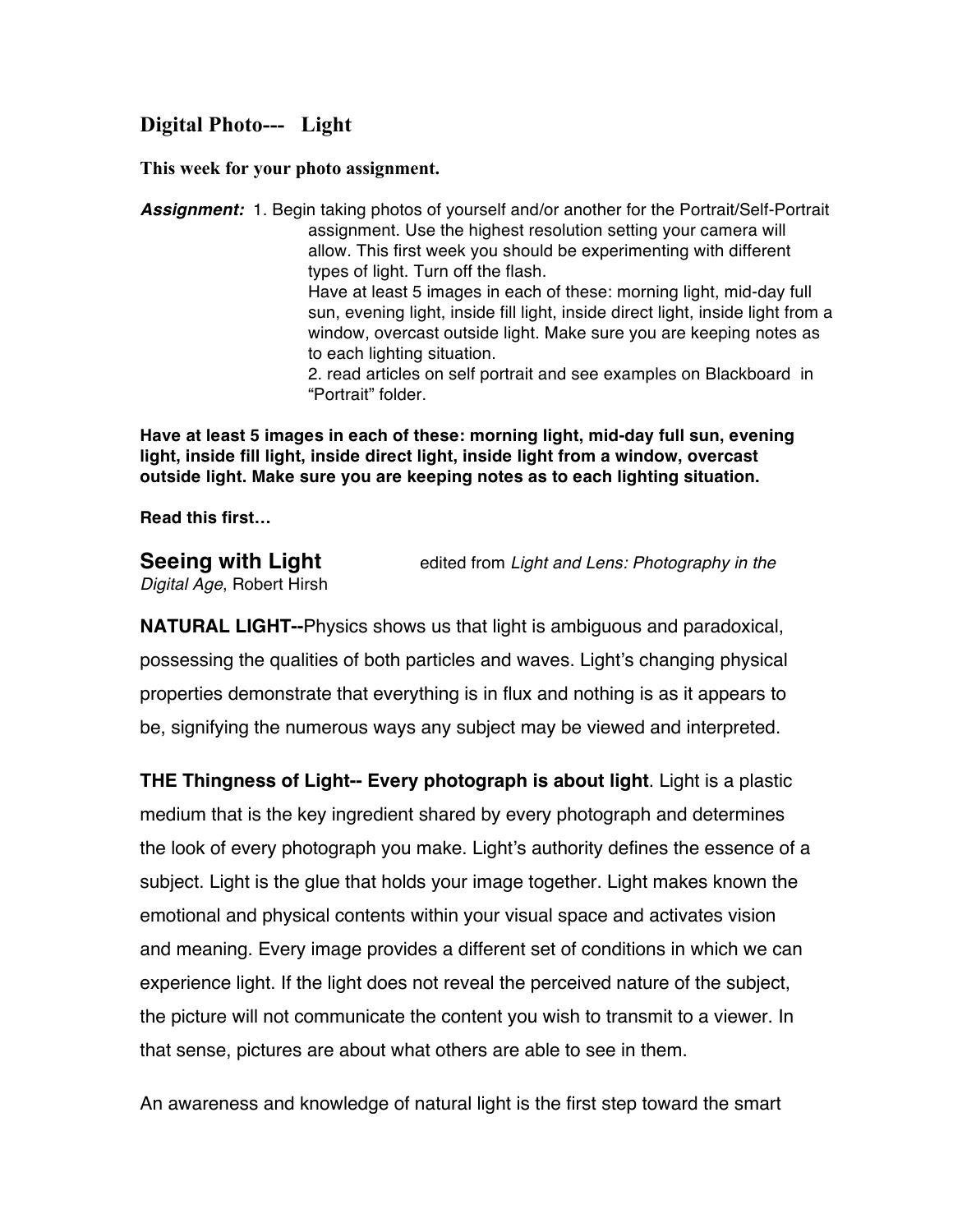use of it's substitute: artificial light. The possibilities of natural light are infinite and self-renewing. To study photography is to study light by emphasizing your visual results rather than the means of containing them. The type of equipment one uses is not important. What matters is learning to use your gear so it becomes an extension of your own vision. Begin to recognize what light artist and creator of *Roden Crater* James Turrell calls the 'thingness' of light, the characteristics and qualities that natural light possess throughout the day, and learn to follow and incorporate them into your composition for a c complete visual statement.

**Good Light**—the definition of 'good light' is solely dependent on a photographer's intent. There is no time of day or year when the sunlight is photographically better than another. However, it might be more suitable for a particular subject. At various times of day and in different seasons, light takes on a range of unique physical attributes, each with its own emotional and tactile qualities. Have you ever encountered a scene that you thought would make a good photograph, yet the results were disappointing? There is a strong probability that it was photographed at a time of day at which the light did not reveal the fundamental aspects of the subject that were important and attracted you to the scene in the first place.

**The Camera and Light**—your ability to function as a creative photographer depends on your knowledge of how to make your equipment work for you. A camera is a recording device, and it will not reproduce a scene or an experience without your guidance. The camera can isolate a scene; it can reduce it to two dimensions; capture a slice of time; and set it into a frame. What it does not do is record the sequence of events that led up to the moment you pressed the shutter button or registered your private emotional response to what was happening that sparked the urge to make the picture. The camera does not discriminate in what it sees and records, but you can, and must, make such distinctions to create successful images. **Keep in mind that the camera, lens, software, and paper have but a single purpose: to capture and present light**.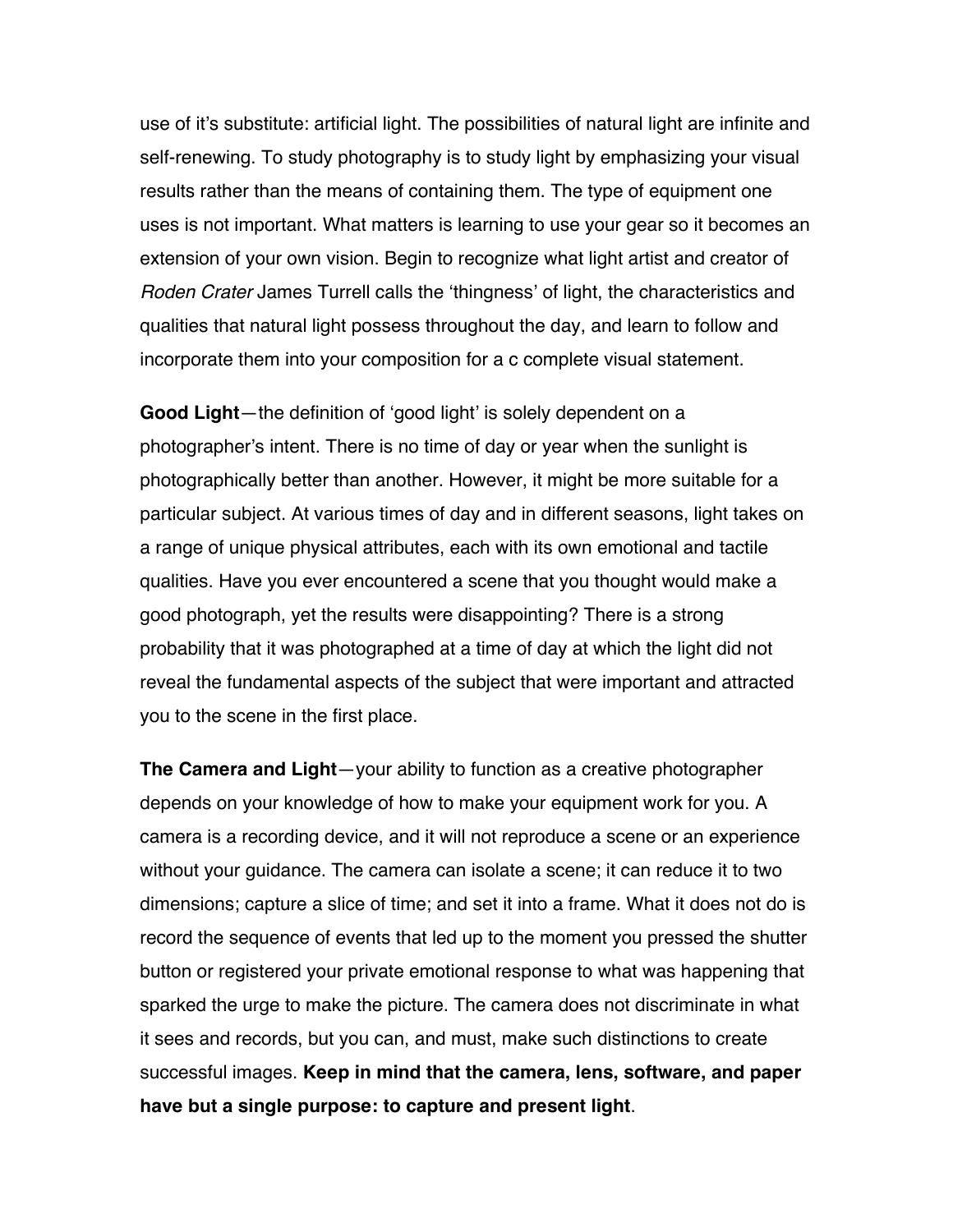**Cycles of light—**notice how light changes throughout the day. Here are a few phases of light that will affect your images:

*Before Sunrise*—light is cool, shadowless and colors are muted.

*Morning*—warmer colors, shadows can look blue. As the sun rises, the color of light becomes warmer (red-orange). By midmorning, the light begins to lose its warm color and starts to appear clear and white.

*Midday*—greater contrast between colors. At noon the light is white and colors stand out strongly. Shadows are deep and black. At noon the light may be too harsh, stark or crisp for many subjects.

*Afternoon*—as the sun begins to drop to the horizon, the light begins to warm up again. This is a gradual process and must be carefully observed. An increasing amount of detail is revealed as the level of the sun lowers.

*Twilight/Evening*—after sunset there is still a lot of light in the sky. Often sunset colors are reflected from the clouds. Light is soft, and contrast and shadows are at a minimum. After sunset and throughout twilight, notice the warm colors in the landscape.

**Night**—after the sun has set the world is seen b artificial light and reflected light from the moon. The light is generally harsh, and contrast is extreme. Combinations of artificial light and long exposure can create a surreal atmosphere. Photographing under these conditions requires long exposures at a high ISO setting in combination with a tripod, brace or very steady hand.

Other things that affect light and must be experimented with are: the seasons, snow, dust, heat and fire, the beach and desert.

## **ARTIFICAL LIGHT**

**Add a Light**—once you understand the cycle of natural light, you might want to consider additional possibilities of controlling the light in your images. The simplest way is to begin working with a single artificial light with a bowl-shaped reflector on an adjustable stand having three folding legs and a center pole that can be raised and lowered. Professional photographers use many different types of lighting because different lights produce different colors and intensities. A simple indoor light (Tungsten) has a cool tint.